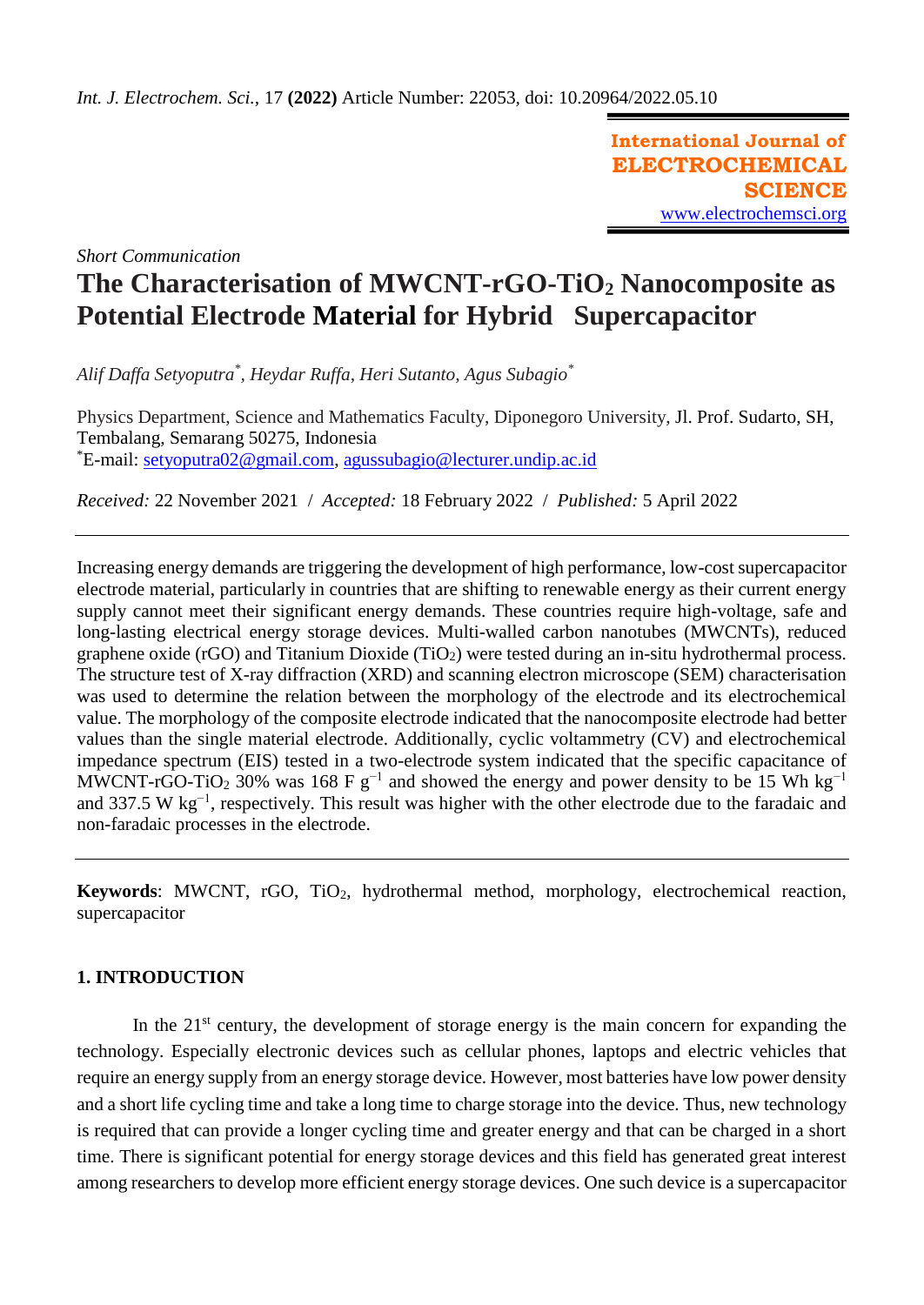[1-3].

Supercapacitors have several important parts such as electrodes, a separator and electrolytes. Electrodes are an important aspect of supercapacitors that can ensure better performance at a low cost. The research on supercapacitor electrode materials includes carbon materials, metal oxides and conductive polymers and their composites. Multi-walled carbon nanotubes (MWCNTs) and reduced graphene oxide (rGO) have advantages regarding high specific capacitance, high conductivity and low cost. Carbon-based materials, including carbon nanotubes and activated carbon, have significant technological advantages for applications in energy storage [4-6]; most of the latest studies have used electrolytes such as 1 M H<sub>2</sub>SO<sub>4</sub>, 1 M Na<sub>2</sub>SO<sub>4</sub>, 6 M KOH and 1 M LiPF<sub>6</sub> [7-8].

There are three main types of supercapacitors with different energy storage mechanisms: electrochemical double-layer capacitors (EDLCs) are energy storage systems that use the charge accumulated at the interface between the electrolyte and electrodes, pseudo-capacitors (PDCs) store energy using a redox reaction and reversible faradaic on the surface of the electrode material and hybrid supercapacitors which is a combination of EDLCs and PDCs [9]. In recent years, supercapacitors have been developed by combining EDLCs with PDC using a hybrid system whereby both faradaic and redox reaction processes are used to store electrical charge [8,10]. Hybrid supercapacitors have high power and energy densities and long lifetimes [11] and use carbon material combined with metal oxide (MnO<sub>2</sub>, TiO<sub>2</sub>, SnO<sub>2</sub>, Fe<sub>3</sub>O<sub>4</sub>, Fe<sub>2</sub>O<sub>3</sub>, RuO<sub>2</sub>, CoS, CuS, Cu<sub>2</sub>S, SnS<sub>2</sub> and NiCo<sub>2</sub>S<sub>4</sub>) [12]. Among the metal oxide materials, titanium dioxide (TiO<sub>2</sub>) has many advantages due to its low toxicity, high stability, availability and beneficial physicochemical properties [13].

TiO<sup>2</sup> has been used in many applications, such as supercapacitors, fuel cells, batteries, photocatalysis, solar cells, sensors and water treatment. Its wide band-gap, photo-absorption properties and structural flexibility and the mobility of the charge carriers make  $TiO<sub>2</sub>$  a suitable solution to existing energy and environmental problems. One-dimensional TiO<sub>2</sub> nanostructures (tubes, wires, rods, etc.) have attracted great interest due to their high surface area to volume ratio, fast and long-distance electron transport properties, and high photoconductivity [13]. Several researchers have explored  $TiO<sub>2</sub>$  combined with composites such as graphene as the base material for supercapacitor electrodes. For example, Sun et.al. used a graphene sheet coated with TiO2 nanoparticles with a specific capacitance yield of 75 F/g. Liu et.al. investigated a graphene oxide  $(GO)/TiO<sub>2</sub>$  hybrid electrode and reported a specific capacitance value of 100 F/g [4,14].

In this study, an MWCNT- $rGO-TiO<sub>2</sub>$  electrode was synthesised using the doctor blade method. MWCNTs with reduced graphene oxide was combined with  $TiO<sub>2</sub>$  at several ratios, while the  $TiO<sub>2</sub>$ underwent an in-situ hydrothermal process and the graphene underwent an oxidation-reduction process to increase the life cycles so that MWCNTs, TiO<sub>2</sub> and rGO could increase the electrochemical value of the supercapacitor.

## **2. MATERIALS AND METHODS**

#### *2.1. Sample Preparation*

The research method involved several stages: synthesis  $TiO<sub>2</sub>$ ,  $rGO$ , and purification of CNT material, the manufacture of a mixture of composite MWCNT-rGO-TiO<sub>2</sub>, manufacture MWCNT-rGO-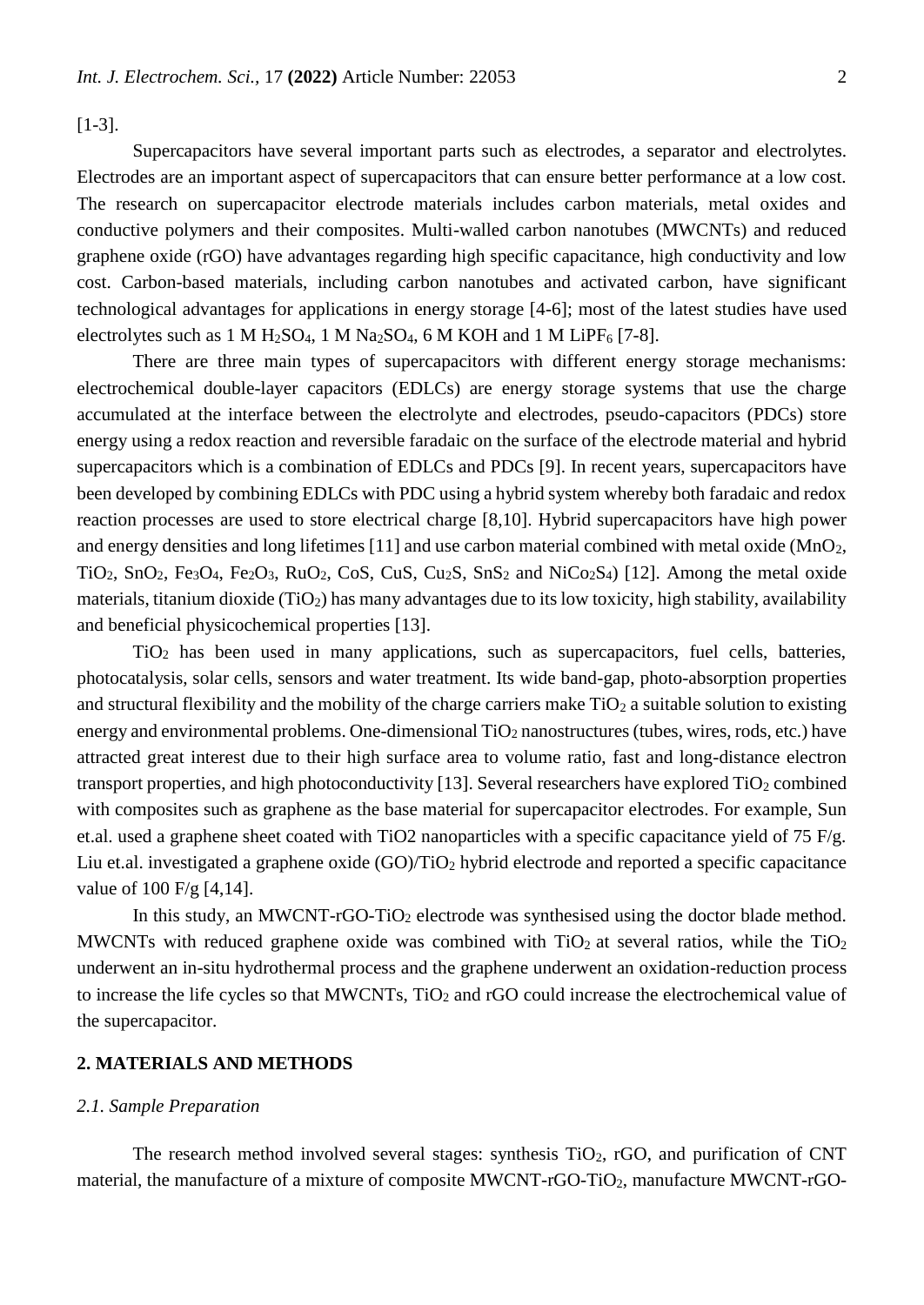TiO<sup>2</sup> thin film on the copper foil by doctor blade method, material characterisation, testing, and manufacturing of the prototype supercapacitor. Initially,  $4 \text{ g TiO}_2$  was added with 70 ml NaOH 10 M and sonicated for 30 minutes. The mixture was transferred to a Teflon lined stainless steel autoclave and sealed in a hot air oven at  $160^{\circ}$ C for 12 h for the hydrothermal process. Then, the solution was filtrated and distilled with DI water and placed in a furnace at a temperature of  $600^{\circ}$ C for 2 h to produce TiO<sub>2</sub> nanorods [13].

To make the rGO material, 2 g of graphite powder were added to 150 ml of sulfuric acid  $(H_2SO_4)$ and stirred until it formed a homogeneous graphite solution. While stirring in an ice bath to cool the solution, 7 g of potassium permanganate ( $KMnO<sub>4</sub>$ ) and then 200 ml of deionized water and 100 ml of hydrogen peroxide  $(H_2O_2)$  were added to produce an oxidation process. The stirring time was varied from 4 to 10 h to observe the effect of oxidation time on the pore structure of rGO. The activated rGO powder was transferred to the quarts tube and placed into a furnace under  $N_2$  or argon condition at 600 $^{\circ}$ C for 2 h [15]. Titanium dioxide  $(TiO_2)$  and graphene were purchased from MERCK Chemical Co. Ltd. All chemical reagents were in analytical grade and MWCNTs (inner diameter: 5–15 nm, outer diameter: >50 nm, length: 10–20 μm, purity: >90.0%) were purchased from Aladdin Chemistry Co. Ltd. and purified using a reflux method.

## *2.2. Materials Characterization*

The structure of the prepared nanocomposite was characterised using X-ray diffraction (XRD, PANalytical AERIS-600) employing CuK $\alpha$  ( $\lambda$ =1.5406Å) radiation. The surface morphology of the prepared nanocomposite was analysed using a field emission scanning electron microscope (SEM, JEM-2010, Japan). Electrochemical cyclic voltammetry (CV) and electrochemical impedance spectroscopy (EIS) were performed using Palm sense 4. Electrochemical measurements were taken with a double electrode configuration. In the double electrode configuration, a copper foil served as an electrode with 1 M of electrolyte H2SO<sup>4</sup> and a ceramic separator at a voltage range of −0.4 V to 0.4 V. Then, the electrode was prepared with different compositions, as shown in Table 1.

| No. | <b>Sample</b>                   | <b>Material Composition</b><br>(MWCNT:rGO:TiO <sub>2</sub> ) |
|-----|---------------------------------|--------------------------------------------------------------|
|     | MWCNT-rGO                       | 1:1:0                                                        |
| 2.  | TiO <sub>2</sub>                | 0:0:1                                                        |
|     | MWCNT-rGO-TiO <sub>2</sub> 60 % | 1:1:3                                                        |
|     | MWCNT-rGO-TiO <sub>2</sub> 30 % | 1:1:0.9                                                      |

**Table 1.** Variation of Material Composition

The composite was mixed with ethyl cellulose which served as a binding agent and ethanol with 60:25:15 portion to form a slurry. The copper foil was then coated with the slurry using a doctor blade method and dried at 80°C for 4-6 h until the layer had dried and become a thin layer of electrode. The CV and electrochemical-impedance-spectroscopy were done with two electrode cell setup using Palm Sense 4.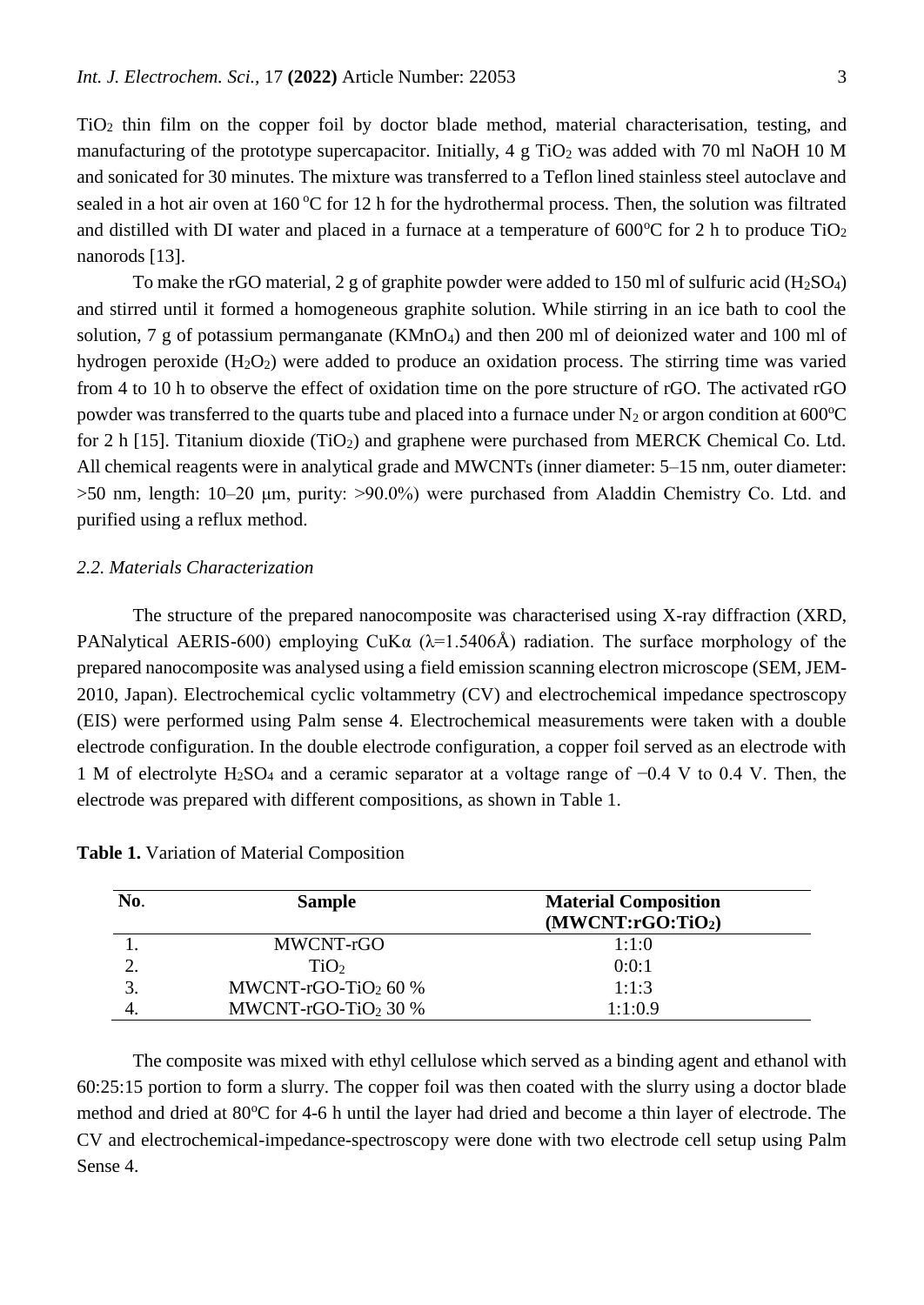### **3. RESULTS AND DISCUSSION**

## *3.1. XRD*

Fig. 1 shows the XRD patterns. The pattern appeared with some diffraction peaks at  $25.5^{\circ}$ ,  $26.3^{\circ}$ , 37.9°, 43.6°, 44.8° and 64.2°, corresponding to crystal planes of (002), (110), (200), (210), (211) and  $(301)$ , respectively. Characteristic peaks at  $25.5^{\circ}$  and  $43.6^{\circ}$  indicated a crystalline MWCNTs (JCPDS Card No. 01-0646) [15]. The diffraction peak at 26.3<sup>o</sup> was identical to crystalline rGO (JCPDS Card No. 75-2078) [13]. Additionally, the peaks at  $37.9^{\circ}$ ,  $44.8^{\circ}$  and  $64.2^{\circ}$  corresponded to crystalline pure TiO<sub>2</sub> nanorods with anatase phase (JCPDS Card No. 75-1749) [15, 17]. From the XRD patterns, it can be concluded that the MWCNTs (hexagonal) had  $14.1 \text{ nm}$  of crystalline. rGO and TiO<sub>2</sub> (hexagonal and tetragonal) had 10.3 and 25.3 nm of crystalline, respectively.



**Figure 1.** XRD pattern of the electrodes synthesized with: (a) MWCNT-rGO; (b) TiO<sub>2</sub>; (c) MWCNT-RGO-TiO2 60 %; (d) MWCNT-RGO-TiO<sub>2</sub> 30 %.

| Material      | Phase     | Lattice Parameters (A)                                                               | Crystalline Size<br>(nm) | Strain   | Dislocation<br>Density $(x10^3)$<br>$nm^{-2}$ |
|---------------|-----------|--------------------------------------------------------------------------------------|--------------------------|----------|-----------------------------------------------|
| <b>MWCNTs</b> | Hexagonal | $a = b = 1.553565$ ,<br>$c = 2.32642$ ,<br>$\alpha = \beta = \gamma \neq 90^{\circ}$ | 14.1                     | 0.044728 | 5.0229                                        |
| rGO           | Hexagonal | $a = b = 1.5499$ ,<br>$c = 2.2522$ ,<br>$\alpha = \beta = \gamma \neq 90^{\circ}$    | 10.3                     | 0.058878 | 9.4259                                        |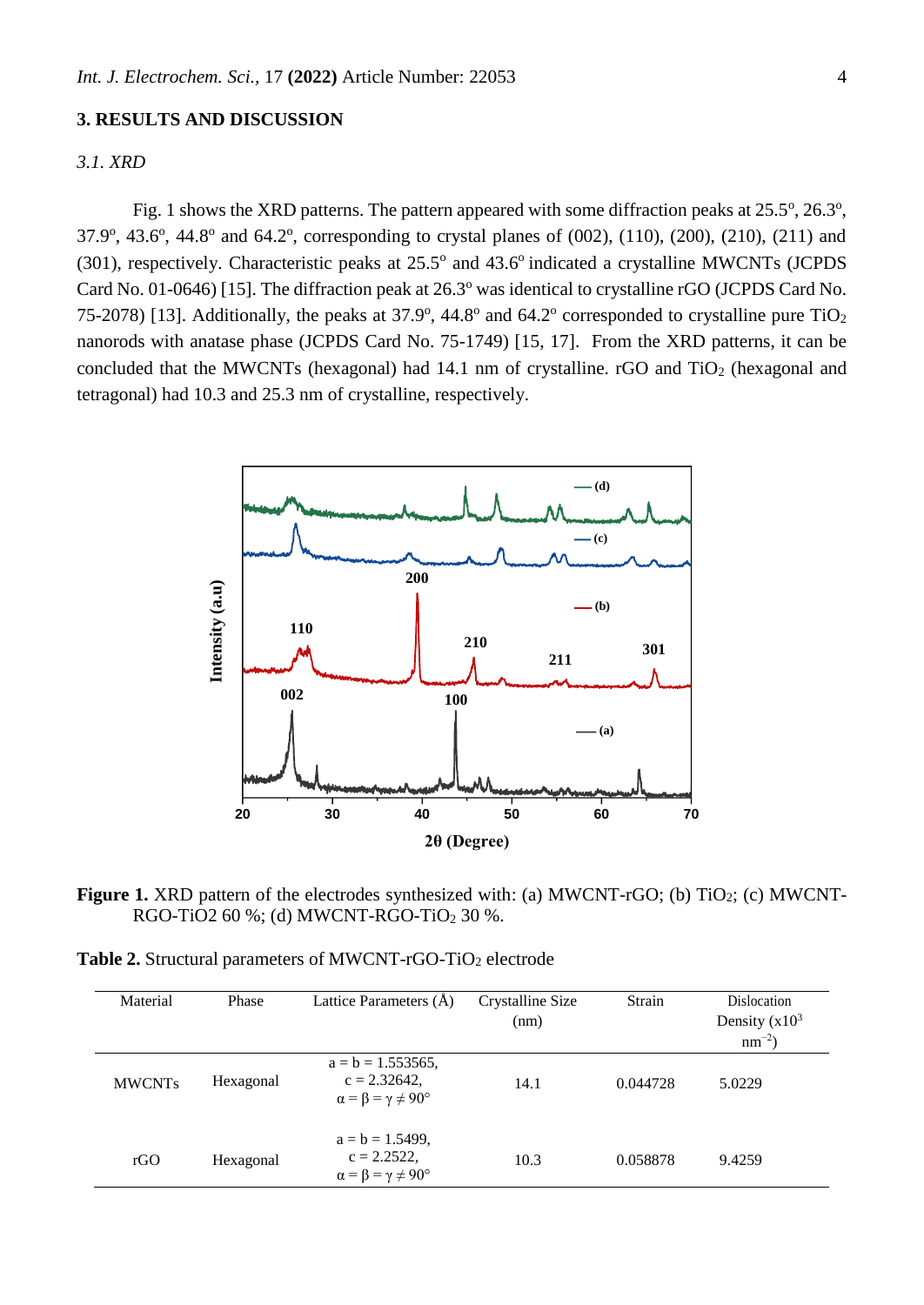|                  |            | $a = b = 2.01906$                      |      |          |        |  |
|------------------|------------|----------------------------------------|------|----------|--------|--|
| TiO <sub>2</sub> | Tetragonal | $c = 3.7666$                           | 25.3 | 0.017922 | 1.5622 |  |
| <b>Nanorods</b>  |            | $\alpha = \beta = \gamma = 90^{\circ}$ |      |          |        |  |

#### *3.2. Surface Morphology*

SEM imaging was used to characterise the surface morphology of the electrode. The surface morphology of the prepared MWCNT-rGO-TiO<sub>2</sub> electrode is shown in Fig.2. Fig. 2 (a) presents the SEM images of the MWCNT-rGO electrode on the aluminium foil. The MWCNTs and rGO materials were still agglomerated and there were no mesopores formed at the electrode. Fig. 2 (b) shows a crystalline TiO<sub>2</sub> covering the area, however, from observations, it did not have sufficient surface area as a supercapacitor. Fig. 2 (c) shows the composite MWCNT-rGO-TiO<sub>2</sub> 60%, which was beginning to show the particle structure of the material; no agglomeration occurred and mesopores had begun to appear, theoretically improving the surface area. Fig. 2 (d) shows significant morphological changes along with changes in the composition of the electrodes; the MWCNTs and rGO materials had formed mesopores. However, TiO<sub>2</sub> crystals also began to form and blend with the electrode. For the reason, metal oxide is important part for the functions during the faradaic process, the mesopores and the formation of  $TiO<sub>2</sub>$  is useful for increasing the capacitance of a supercapacitor.



**Figure 2.** SEM images for: (a) MWCNT-rGO; (b) TiO<sub>2</sub>; (c) MWCNT-RGO-TiO2 60%; (d) MWCNT- $RGO-TiO<sub>2</sub> 30%$ .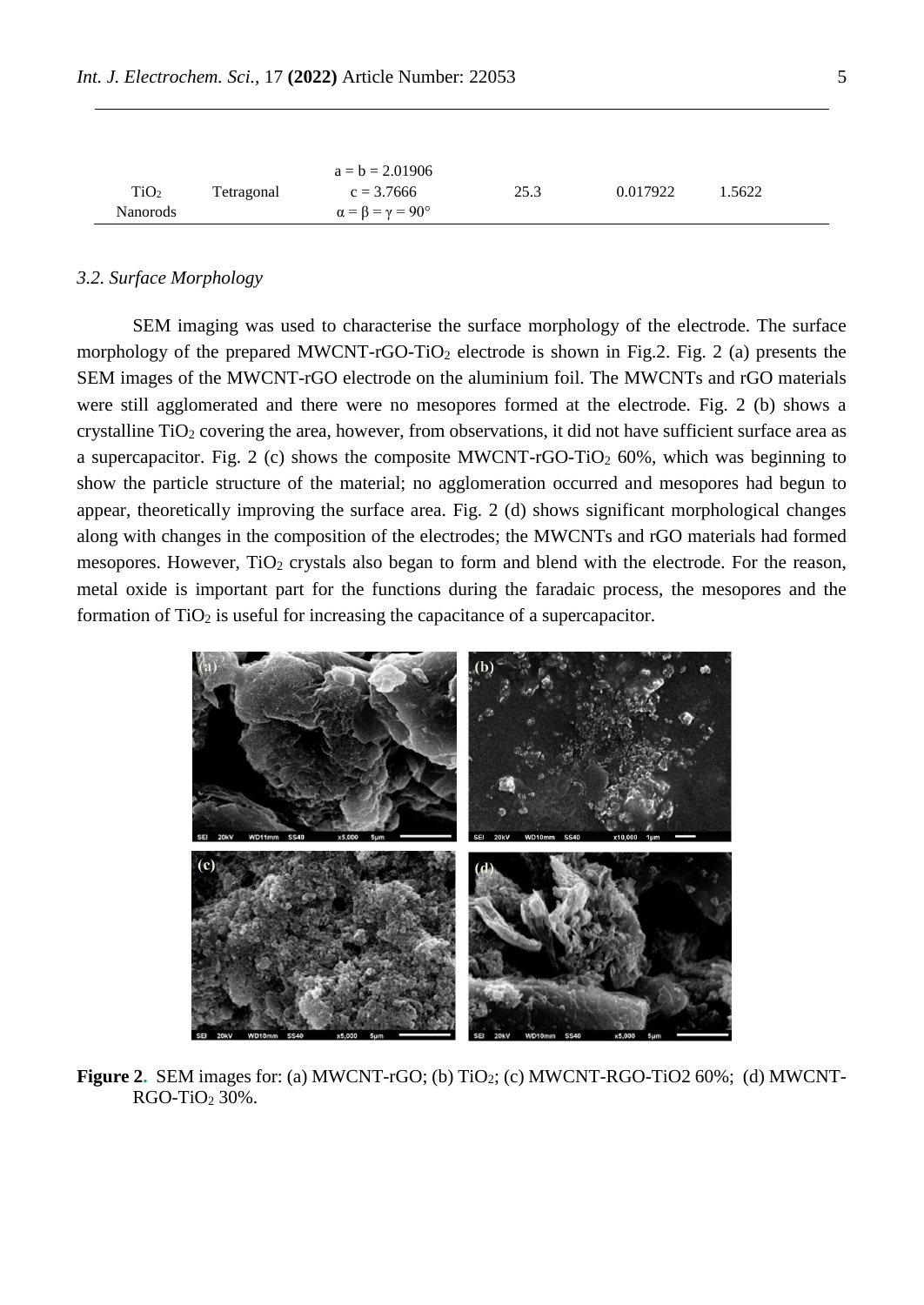#### *3.3. Electrochemical Studies*

CV was employed to analyse the electrochemical behaviour of the electrodes. The CV of MWCNT-rGO-TiO<sub>2</sub> at scan rates (10 mV/s) within a range of  $-0.4V$  to 0.4V is shown in Fig 3. The appearance of a non-rectangular shape in the CV shape indicates the pseudocapacitive behaviour of the titanium oxide nanoparticles. The current under the curve increased steadily with the scan rate, including at higher scan rates, the supercapacitors was deformed at high scan rates and also two small redox reaction peaks [17]. The observed non-linear current response to the scanning rate may have been due to the presence of cell terminal resistance, which can change the current reaction to the applied potential during the measurement process. The specific capacitance of the cell terminal material was determined by the specific capacitance equation. Fig. 3 shows that MWCNT-rGO-TiO<sub>2</sub> 30% had the highest specific capacitance at  $168.64 \text{ Fe}^{-1}$ ; the specific capacitance of MWCNT-rGO-TiO<sub>2</sub> 60%, the MWCNT-rGO and MWCNT-rGO-TiO<sub>2</sub> 100% electrodes were 90.815 Fg<sup>-1</sup>, 3.436 Fg<sup>-1</sup> and 1.963 Fg<sup>-1</sup>, respectively. The energy and power densities calculated using different equation, the result of value supercapacitor was as follows MWCNT-rGO-TiO<sub>2</sub> 30%, MWCNT-rGO-TiO<sub>2</sub> 60%, MWCNT-rGO and MWCNT-rGO-TiO<sub>2</sub> 100%: (15 Whkg<sup>-1</sup>, 337.5 Wkg<sup>-1</sup>); (8 Whkg<sup>-1</sup>, 180 Wkg<sup>-1</sup>); (0.3 Whkg<sup>-1</sup>, 6.75 Wkg<sup>-1</sup>); (0.17 Whkg<sup>-1</sup>, 3.83 Wkg<sup>-1</sup>). The equations to calculate the value of specific capacitance, power density and energy density are shown in equations 1, 2 and 3, respectively.

$$
Cs = \frac{dQ}{dV} = \frac{1}{mv\Delta V} \int_{V_1}^{V_2} I(V) dV \dots (1)
$$

$$
E = \frac{1}{2} \left[ \frac{C_s \cdot \Delta V^2}{3.6} \right] \dots (2)
$$

$$
P = \frac{3600 E}{\Delta t} \dots (3)
$$

where Cs is specific capacitance  $(F/g)$ , I is current density  $(mAg^{-1})$ , m is mass of the electrode,  $\Delta t$  is the discharge time (s),  $\Delta V$  is the drop of voltage observed for a complete discharge, E is the energy density (Whkg<sup>-1</sup>) and P is the power density (Wkg<sup>-1</sup>).

The electrodes using carbon materials and metal oxide such as  $MWCNT$ -rGO-TiO<sub>2</sub> can be classified as hybrid supercapacitors, the low MWCNT-rGO and  $TiO<sub>2</sub>$  conductivity limited the current density of the electrode and caused significant polarisation on the supercapacitor during charge/discharge at specific current densities. Electrode polarization is the difference between the anodic and cathodic peak potentials (Fig. 3). EIS measurements were taken for the variation of all electrodes to obtain the resistance values between the supercapacitors. The Nyquist plot was obtained through EIS measurements using a Palm Sense 4 device and an equivalent circuit was obtained which was used to calculate the electrical resistance between the internal elements in this supercapacitor.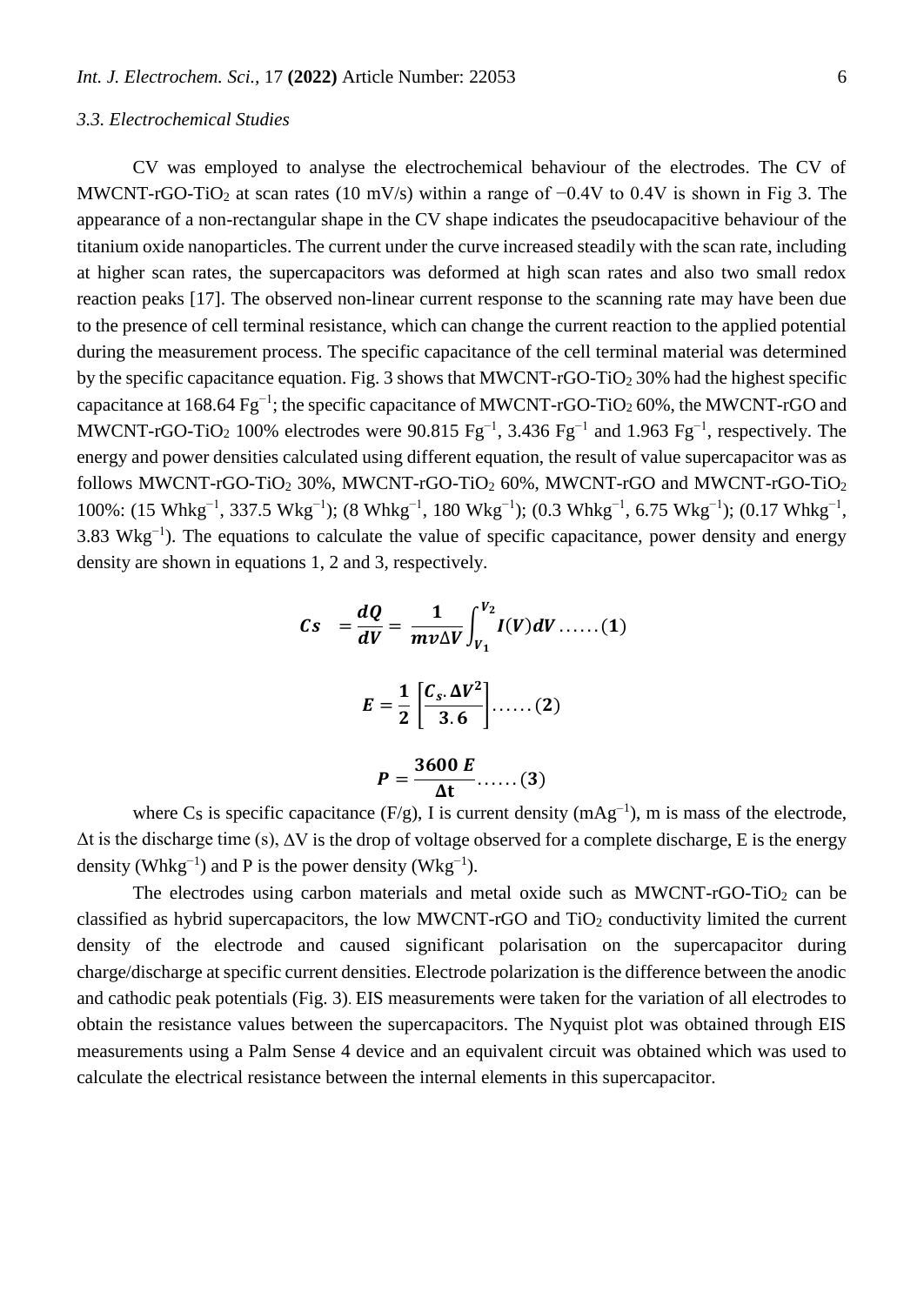

**Figure 3.** CV plot of electrodes for: (a) MWCNT-rGO; (b) TiO<sub>2</sub>; (c) MWCNT-RGO-TiO2 60%; (d) MWCNT-RGO-TiO<sup>2</sup> 30%. (d) MWCNT-RGO-TiO<sup>2</sup> 30%.



**Figure 4.** Nyquist plots for: (a) MWCNT-rGO; (b) TiO2; (c) MWCNT-RGO-TiO2 60%; (d) MWCNT-RGO-TiO<sup>2</sup> 30% supercapacitors.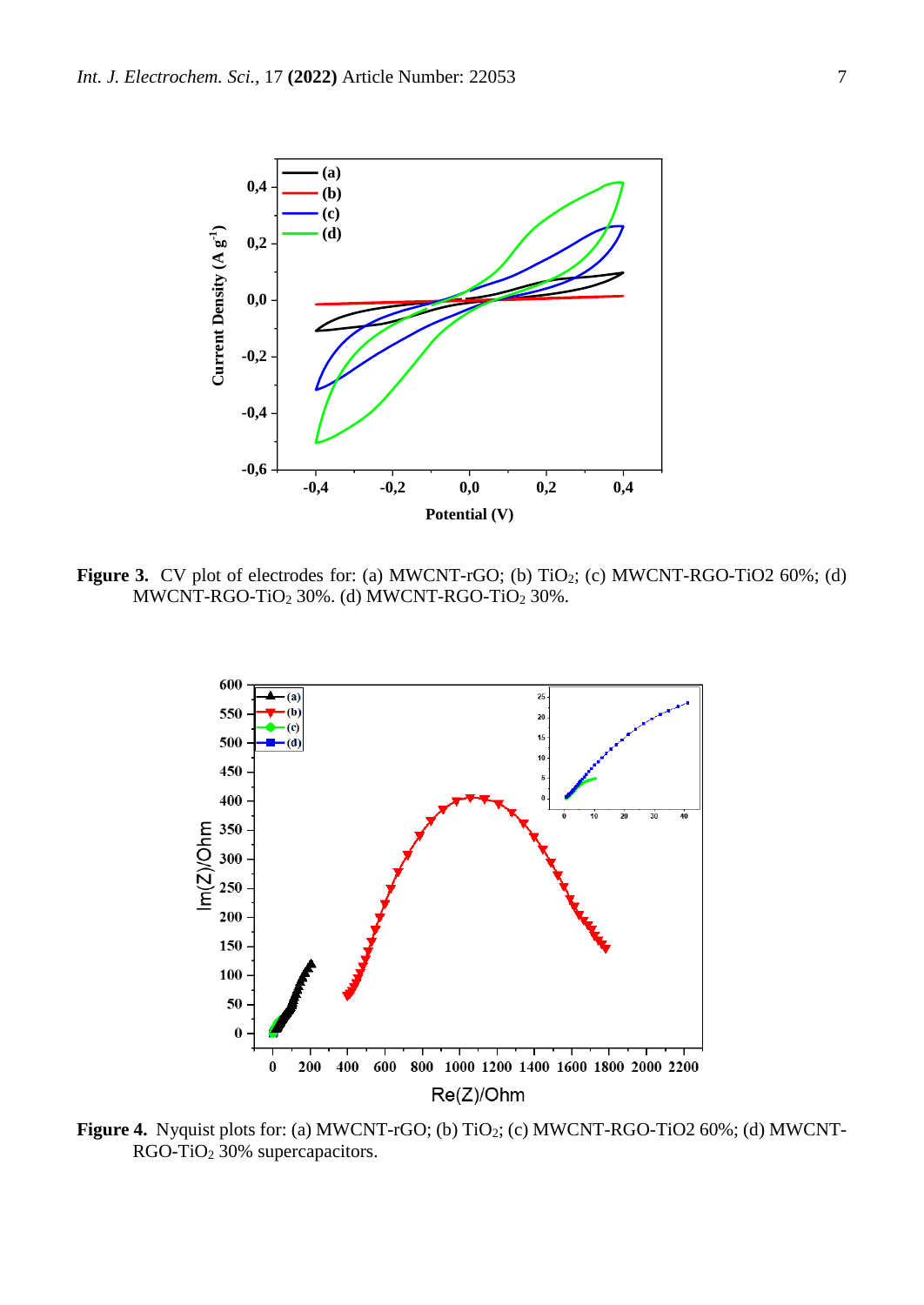Based on the literature, fitting a Nyquist plot with an equivalent circuit (see inset in Figure 4) gives a serial resistance value of  $R<sub>s</sub>$  (total cell resistance including electrode, electrolyte, and contact resistance) and a charge transfer resistance value of  $R_{ct}$  (at the electrode/electrolyte interface) [16]. Sequentially, the calculated values for  $(R_s, R_{ct})$  were (7.49 Ω, 114.86 Ω), (373.12 Ω, 1455.1 Ω), (0.6 Ω, 5.21 Ω),  $(0.65 \Omega, 0.75 \Omega)$  for the MWCNT-rGO, TiO<sub>2</sub>, MWCNT-rGO-TiO<sub>2</sub> 60%, and MWCNT-rGO-TiO<sup>2</sup> 30% supercapacitor devices, respectively. The MWCNT-rGO-TiO<sup>2</sup> 30% supercapacitor was the lowest among the other composition. This confirmed the usefulness of the composite electrode MWCNT-rGO-TiO<sub>2</sub> for reducing the internal resistance among elements and improving the ion diffusion and transport toward the single materials electrode [16].

Table 3 shows both our and other research methods and the type of electrolyte specific capacitance and energy density values obtained. We produced significant specific capacitance and energy density in our supercapacitors. Compared to other studies, the capacitance and energy density of our supercapacitors had convincing values. The specific capacitance of MWCNT-rGO-TiO<sub>2</sub> 30% (168)  $Fg^{-1}$ ) was higher than that for TiO<sub>2</sub>/rGO/TiO<sub>2</sub> (83 Fg<sup>-1</sup>) and the carbon nanohorns and TiO<sub>2</sub> nanoflower (168 Fg<sup>-1</sup>). The energy density value was 15 Whkg<sup>-1</sup> for MWCNT-rGO-TiO<sub>2</sub> 30%, 15 Whkg<sup>-1</sup> for CNT/TiO<sub>2</sub> and 20 Whkg<sup>-1</sup> for TiO<sub>2</sub>/rGO/Ni(OH)<sub>2</sub>/NF. Future studies can examine electrodes more comprehensively to obtain better capacitance and energy density values [19-24].

| <b>Material</b>                                          | <b>Method</b>                        | Electrolyte          | Capacitance<br>$(Fg^{-1})$ | <b>Energy</b><br><b>Density</b><br>$(\mathbf{Whkg}^{-1})$ | <b>Ref</b>    |
|----------------------------------------------------------|--------------------------------------|----------------------|----------------------------|-----------------------------------------------------------|---------------|
| MWCNT-rGO-TiO2<br>30%                                    | Hydrothermal                         | $1 M H_2SO_4$        | 168                        | 15                                                        | This<br>study |
| CNT/Ni@TiO <sub>2</sub>                                  | Hydrothermal                         | $H_3PO_4$            | 549                        | 336                                                       | $[18]$        |
| CNT/TiO <sub>2</sub>                                     | <b>CVD</b>                           | $PVA-H_3PO_4$<br>gel | 26                         | 11                                                        | [19]          |
| PTP/PANI/TiO2                                            | Oxidative chemical<br>polymerisation | $1 M H_2SO_4$        | 265                        | 4                                                         | $[20]$        |
| TiO <sub>2</sub> /rGO/TiO <sub>2</sub>                   | Sol-gel                              | 1 M KOH              | 83                         |                                                           | [21]          |
| $TiO2$ nanowire                                          | Hydrothermal                         | 1 M NaOH             | 57                         | 1.3                                                       | $[22]$        |
| Carbon nanohorns<br>and $TiO2$<br>nanoflower             | Solvothermal                         | 6 M KOH              | 164                        |                                                           | $[23]$        |
| TiO <sub>2</sub> /rGO/Ni(OH) <sub>2</sub> /<br><b>NF</b> | Hydrothermal                         | 1 M KOH              | 374                        | 20                                                        | $[24]$        |

**Table 3.** Electrochemical characteristic of the supercapacitors.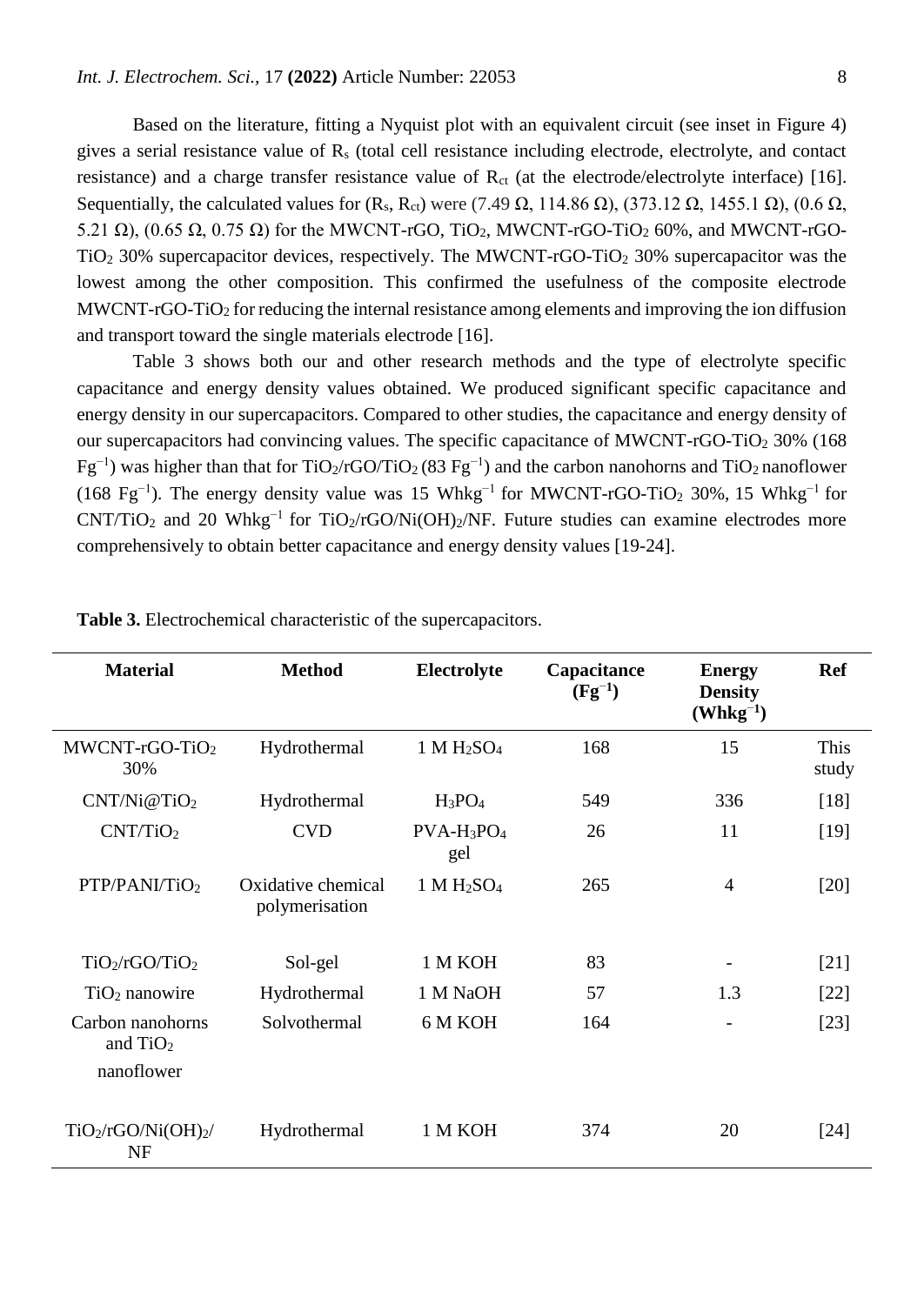# **4. CONCLUSION**

We fabricated MWCNTs,  $rGO$  and  $TiO<sub>2</sub>$  based hybrid supercapacitors. The hybrid and individual materials were obtained via SEM and XRD methods. A combination of MWCNTs, rGO and TiO<sup>2</sup> affected the morphology, structure and single material of the supercapacitors. The combination of materials caused the electrodes to form mesopores and nanomaterial structures. The combination of carbon material and metal oxides formed a new composite which increased the electrochemical value, making the supercapacitor more efficient due to the role of redox and pseudocapacitive reactions that occurred while charging and discharging hybrid supercapacitors. MWCNT-rGO-TiO<sub>2</sub> 30% had the highest electrochemical values with values of 168 F  $g^{-1}$ , 15 Whkg<sup>-1</sup>, 337.5 Wkg<sup>-1</sup>, 0.65  $\Omega$  and 0.75  $\Omega$ for specific capacitance, power density, energy density, R<sub>s</sub> and R<sub>ct</sub>, respectively. The results of the MWCNT-rGO-TiO<sub>2</sub> composite can be further studied to optimize its use as a supercapacitor.

#### ACKNOWLEDGEMENT

We would thank to Physics Department of Science and Mathematics Faculty, Diponegoro University and Bionano Technology Laboratory, Diponegoro University for funding our research.

#### **References**

- 1. E.B.O. Sihite, Stepanus and Budiarto, *IOP Conf. Ser.: Mater. Sci. Eng*., 725 (2020) 012042.
- 2. M. Shahbaz, B.A. Topcu, S.S. Sarıgül and X.V. Vo, *Renewable Energy*, 178 (2021) 1370.
- 3. V. Choudhary and A. Gupt, *Polym. Compos*., (2011) 65.
- 4. X. Liu, L. Xue, Y. Lu, Y. Xia and Q. Li, *J. Electroanal. Chem*., 862 (2020) 3.
- 5. A.A. Iurchenkova, E.O. Fedorovskaya, I.P. Asanov, V.E. Arkhipov, K.M. Popov, K.I. Baskakova and A. V. Okotrub, *Electrochim. Acta,* 335 (2020) 135700.
- 6. E. Taer, A. Putri, R. Farma, Awitdrus, R. Taslim, Apriwandi, Agustino and D.A. Yusra, *Mater. Today: Proc*., 44 (2020) 3241.
- 7. A. Karaphun, C. Phrompet, W. Tuichai, N. Chanlek, C. Sriwong and C. Ruttanapun, *Mater. Sci. Eng., B,* 264 (2021) 114941.
- 8. L. Jin, K. Wei, Y. Xia, B. Liu, K. Zhang, H. Gao, X. Chu, M. Ye, L. He and P. Lin, *Mater. Today Energy*, 14 (2019) 100348.
- 9. M.F. El-Kady, M. Ihns, M. Li, J.Y. Hwang, M.F. Mousavi, L. Chaney, A.T. Lech and R.B. Kaner, *Proc. Natl. Acad. Sci. U. S. A*., 112 (2015) 4233.
- 10. H.J. Choi, J.H. Kim, H.K. Kim, S.H. Lee and Y.H. Lee, *Electrochim. Acta*, 208 (2016) 202.
- 11. M.S. Lal, R. Badam, N. Matsumi and S. Ramaprabhu, *J. Energy Storage*, 40 (2021) 102794.
- 12. J. Kim, J.H. Eum, J. Kang, O. Kwon, H. Kim and D.W. Kim, *Sci. Rep*., 11 (2021), 1.
- 13. R. Rajagopal and K.S. Ryu, *Appl. Catal*., B, 236 (2018) 125.
- 14. S. Sundriyal, V. Shrivastav, M. Sharma, S. Mishra and A. Deep, *J. Alloys Compd*., 790 (2019) 377–387.
- 15. N.T. Abdel-Ghani, G.A. El-Chaghaby and F.S. Helal, *J. Adv. Res.,* 6 (2015) 405.
- 16. X. Su, Q. He, Y. E. Yang, G. Cheng, D. Dang and L. Yu, *Diamond Relat. Mater*., 114 (2021) 108168.
- 17. E. Nirmala Devi, M. Chandra Sekhar, and N.V.S.S. Seshagiri Rao, *AIP Conf.,* 2417 (2021) 020020.